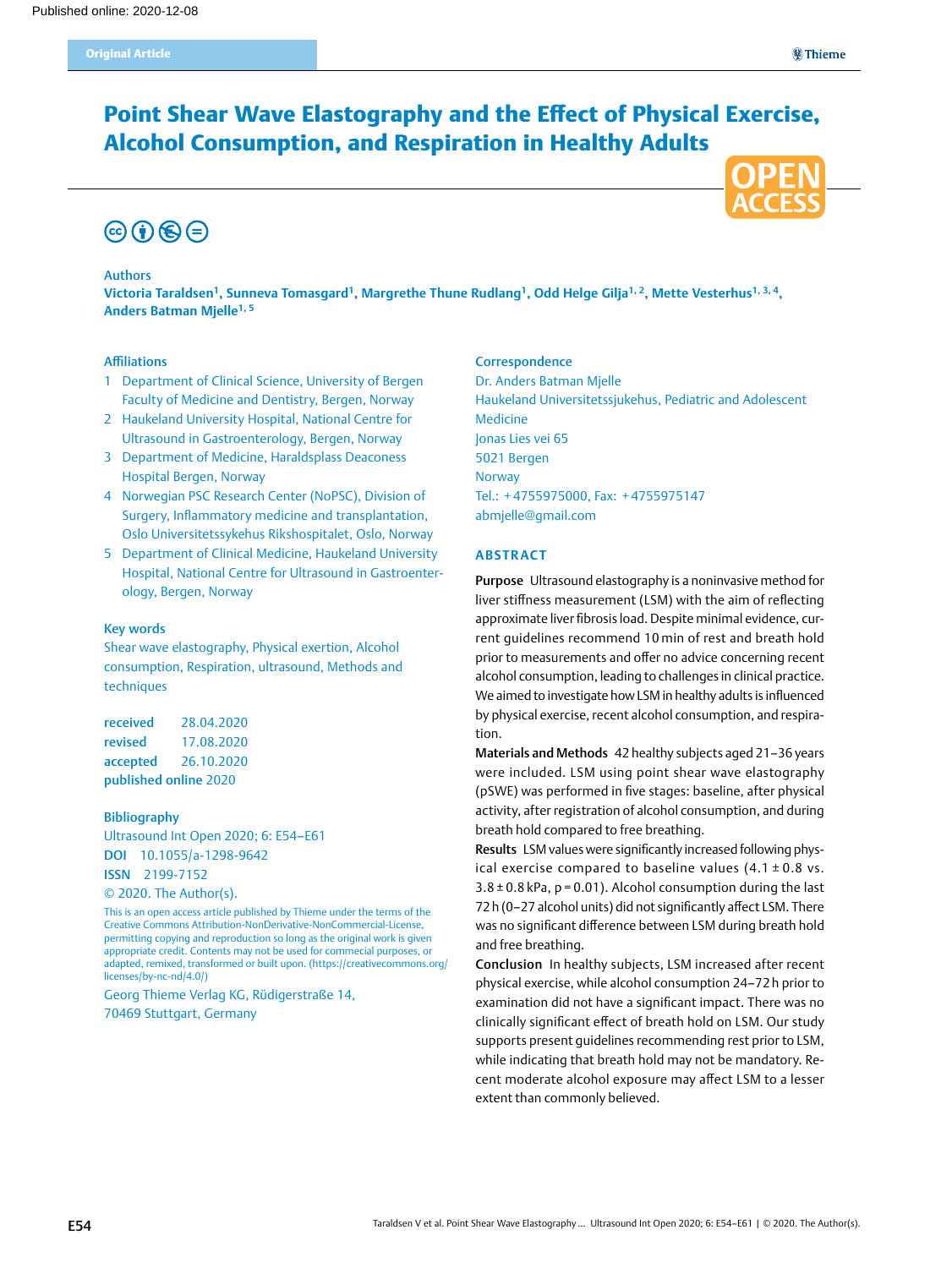## Introduction

Liver elastography is established as an important noninvasive tool for the evaluation of chronic liver diseases, allowing bedside assessment of liver elasticity as an estimation of fibrosis [1, 2] and offering an assessment of disease stage, progression, and prognosis. Liver stiffness measurement by ultrasound elastography directly reflects a physical property of the liver, in contrast to serological tests of fibrosis which are influenced by fibrosis in other organs. However, various exposures (e. g. deep inspiration, recent meal intake) and underlying conditions (e.g. right heart failure) other than liver fibrosis have been demonstrated to affect liver stiffness measurements (LSM) [3–5].

In order to enable the comparison of LSM to established cut-off values, between centers, and in repeated measurements over time in the follow-up of individual patients, current international guidelines provide recommendations regarding the standardization of the performance of liver elastography examinations and common quality criteria for their interpretation. A minimum of 10min rest prior to examination and a mid-respiratory breath hold are explicitly recommended [2]. Furthermore, guidelines state that LSM decreases following 1–4 weeks of detoxification in subjects with alcoholic hepatitis, and that there is insufficient data to evaluate the use of shear wave elastography (SWE) in populations with chronic alcohol overuse [2]. Data concerning recent alcohol exposure prior to LSM in healthy adults without chronic alcohol overuse or alcoholic liver disease are scarce [2, 6], and recommendations in international guidelines are lacking, giving rise to a lack of certainty among clinicians and patients.

Breath hold has been identified as time-consuming and as an important limiting factor for clinical implementation of liver elastography, as not all patients are able to hold their breath [7]. Furthermore, the overall cost of cancelled appointments or invalid examinations due to individuals not fulfilling the demanding and conceivably unnecessary instructions might be reduced if evidence is provided to simplify preparations prior to LSMs [2]. Considering the benefits of time and cost effectiveness, we aimed to investigate the impact of recent physical exercise, recent alcohol consumption, and calm free breathing during LSM.

## Materials and Methods

## Subjects

This prospective cross-sectional study was performed at a single university hospital between April and June 2019. 42 healthy volunteers (21 males, 50 %) were enrolled. The mean ± SD age was  $25.7 \pm 3.1$  years. Structured patient interviews and a standardized abdominal B-mode ultrasonography examination were performed in all subjects prior to LSM. The exclusion criteria comprised a previous history of disease in the liver, heart, or respiratory system, previous or ongoing malignancy, inflammatory bowel disease, pregnancy, any liver pathology on B-mode ultrasound, or a BMI ≥ 30 kg/m2. After excluding 1 subject, 41 (97.6 %) subjects were included. Weight and height were measured to calculate BMI. Some of the subjects participated in parts of the study (▶**Fig. 1**).

## Investigation procedure

Liver stiffness measurement (LSM) by point shear wave elastography (pSWE) was performed using Samsung RS80A with Prestige (Samsung Medison Co, Ltd, Seoul, Korea) with a CA1–7A convex array probe (1–7 MHz). Measurements were obtained in the right liver lobe with participants lying in a supine position with the right arm maximally abducted during a short mid-respiratory breath hold. The transducer was placed perpendicularly in an intercostal space, while applying minimal pressure. The region of interest (ROI) had a fixed height of 10mm and was placed in a homogeneous area



▶ Fig. 1 Flowchart for study participants. The flowchart shows inclusion of participants. All underwent liver stiffness measurements (LSM), either in all stages including baseline, physical exercise (PE), alcohol exposure (AE) and different respiratory phases; in baseline and after PE/AE; or only LSM in different respiratory phases.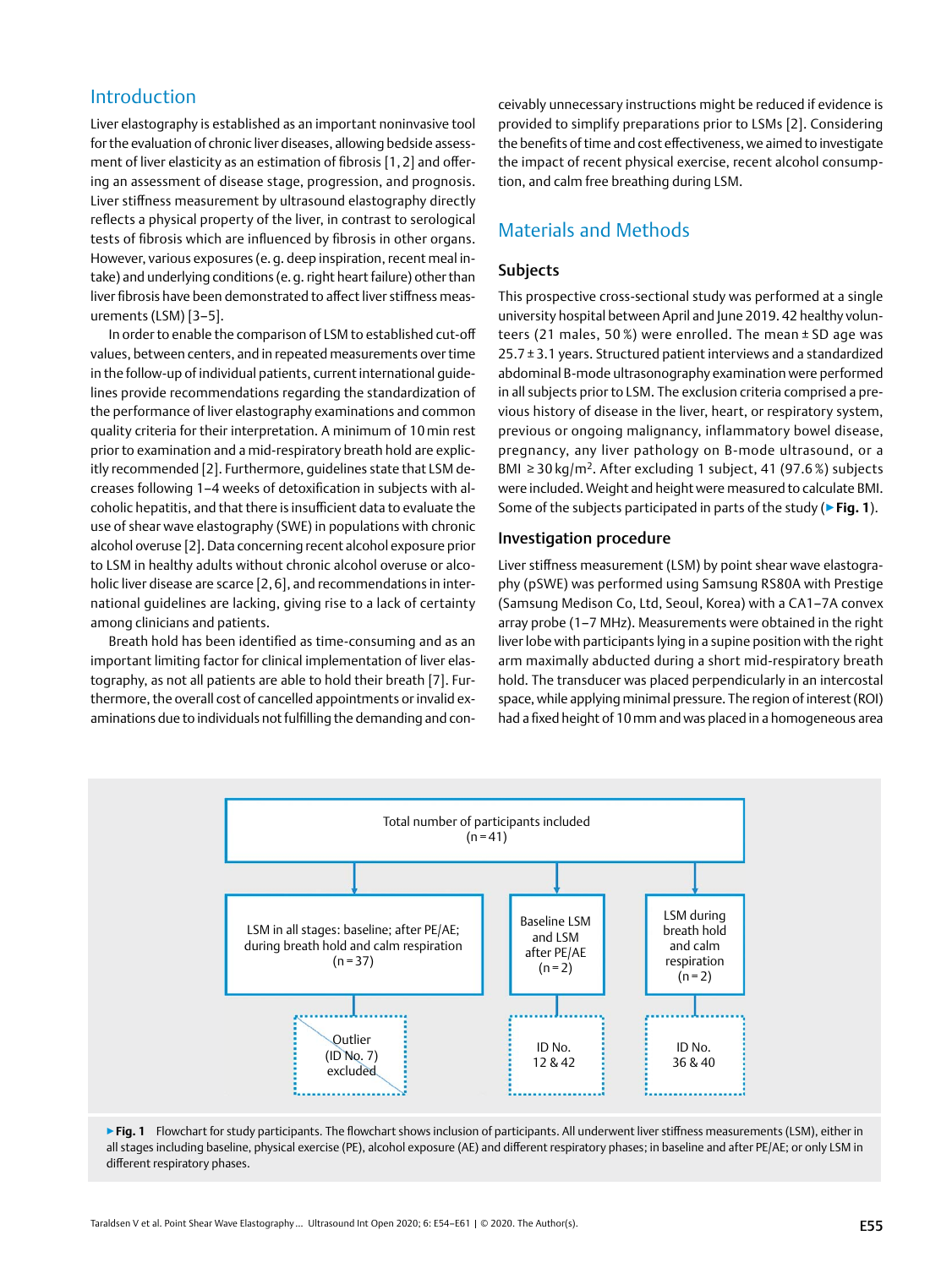2–5 centimeters beneath the liver capsule, avoiding visible biliary tracts and vessels. Values were expressed in kilopascals (kPa). To obtain a valid measurement, 10 acquisitions were required, with an interquartile range/median ratio (IQR/M) ≤ 30%. If the IQR/M exceeded 30%, data were erased, and the examination was repeated once with 10 novel acquisitions and kept if the IQR/M was ≤30%  $(n = 2)$ .

LSM was performed by three operators, all medical students (MR, VT, ST) who received training from experienced liver elastography users (ABM, MV) prior to the start of the study. The training period finished when LSM was adequately performed in a standardized fashion. Supervision was maintained throughout the study period to ensure correct technique. Two operators performed baseline examinations as well as LSM after exercise or alcohol together: one (MR or VT) holding the probe, one controlling the ultrasound scanner (MR or VT). For LSM evaluating the effect of breath hold versus free breathing, LSM was performed by a third operator (ST).

Participants were instructed not to consume alcohol 5 days prior to baseline measurements, and fasted ≥ 3 h prior to every measurement, including caffeine and chewing gum. Water consumption was restricted to one glass of 50 ml. Prior to measurements, subjects rested in a chair for 15 min prior to measurements, except when tested for the effect of physical exercise. Measurements after exercise and consumption of alcohol were conducted on two separate days, following the same procedure.

On the first test day, baseline LSM was performed in all subjects. Participants were then instructed to run up and down five flights of stairs. The pulse was manually recorded immediately before and after the run. LSM was repeated when the candidate was able to perform the necessary breath hold. On the second test day, chosen to be a Monday as alcohol consumption is known to be higher during weekends, participants registered the number of alcohol units consumed during the last 72 h. One unit of alcohol was defined according to national guidelines: 12 grams of pure alcohol, corresponding to a small glass (125 ml) of wine, a shot (40 ml) of strong liquor (35–40%) or 0.33 liters of beer. LSM was conducted as previously described. LSM was then performed twice more in the same participants: the first LSM during calm free breathing, the second with mid-expiratory breath hold.

#### Ethical aspects

The protocol was in accordance with the Declaration of Helsinki and approved by The Regional Committee on Medical and Health Research Ethics. Written informed consent was obtained from all subjects following both oral and written information.

## **Statistics**

All statistical analyses were performed using IBM SPSS Statistics 25 Software (SPSS Inc., 2016 Armonk, NY). The data were assessed using normality tests of Shapiro-Wilk. Histograms and Q-Q plots were produced to visualize the distribution of the data. For all normally distributed variables, the mean±standard deviation (SD) was calculated, and for variables not normally distributed, the median [range] was calculated. For comparison between groups or repeated measures, parametric (e. g. paired t-tests) or nonparametric tests (Wilcoxon signed-rank test) were applied when appropriate. Correlations and unequal distributions were tested by the Pearson correlation and Bland-Altman plots. Statistical significance was defined as a p-value < 0.05.

## Results

A total of 41 healthy subjects were included in the final analysis (20 men [51.3%]) following exclusion of one female extreme outlier with consistently high baseline LSM values at repeated measurements: although thorough investigations including viral, hematological, and immunological screening, second opinion LSM on a different elastography platform, and ultrasonography of the abdomen did not reveal any other signs of liver disease, LSM values were normalized at control several weeks later and an intercurrent liver affection could not be ruled out. LSM for the entire cohort was 3.8 ± 0.8 kPa. There was no difference in baseline LSM between females and males  $(3.8 \pm 0.7 \text{ vs. } 3.7 \pm 0.9 \text{ kPa}, p = 0.76)$ .

Valid LSM values were obtained in all included subjects (n = 39) for every different measurement type: at baseline, following physical activity and alcohol exposure, and during breath hold and free breathing (▶**Fig. 2**; ▶**Table 1**). Baseline characteristics for participants are displayed in ▶**Table 2**.

### Effects of physical exercise prior to LSM

Compared to baseline, the mean LSM value after physical strain was significantly higher for the entire population  $4.1\pm0.8$  vs.  $3.8\pm0.8$  kPa  $(p= 0.01)$ . This effect seemed to be gender-specific, as the significant increase only concerned males  $(4.2\pm0.5\,\text{kPa}\,\text{vs.}\,3.8\pm0.7\,\text{kPa},$  $p=0.02$ ), and not females  $4.0 \pm 1.1$  vs.  $3.7 \pm 0.9$ ,  $p=0.18$ ). Clinically significant differences ( $\geq$  1 kPa) were found in 8/39 (20.5%), the maximum difference was +2.7kPa. Seven of these were positive, including three females.

Participants (n = 9) with an exercise-induced increase less than 40 beats per minute (bpm) did not show a change in LSM  $(4.0\pm0.5$ vs.  $3.9 \pm 0.8$  kPa,  $p > 0.7$ ), while LSM increased in subjects with a pulse increase ≥40 bpm (4.2 ± 0.9 vs. 3.7 ± 0.7 kPa, p = 0.01). Pulse change was equal across genders.

### Effect of alcohol 72 h prior to LSM

36 participants consumed alcohol during the registration period, reporting a median [range] amount of 7.5 [1.5–27] units, while 3 subjects remained abstinent. The historical median weekly alcohol consumption reported among alcohol consumers, was 5.6 units, possibly suggesting that the alcohol consumption during the three days prior to test day 2 was higher than normal, but the difference was not significant ( $p = 0.13$ ). Alcohol was consumed by 14, 14, and 23 participants on day one, day two, and day three before LSM, respectively. The corresponding number of subjects consuming ≥5 units of alcohol on a single day was 4, 8, and 15, respectively.

LSM on test day 2 (following alcohol registration) was not significantly different from baseline among participants who consumed alcohol during the last 72 h (n = 36) (3.7 ± 0.7 vs.  $3.8 \pm 0.8$  kPa, p=0.58). Dot plot did not indicate any tendency for correlation of LSM with recent alcohol consumption (▶**Fig. 3**). Clinically significant differences ( $\geq 1$  kPa) were found in 11/39 (28.2%), with a maximum difference of −2.9kPa.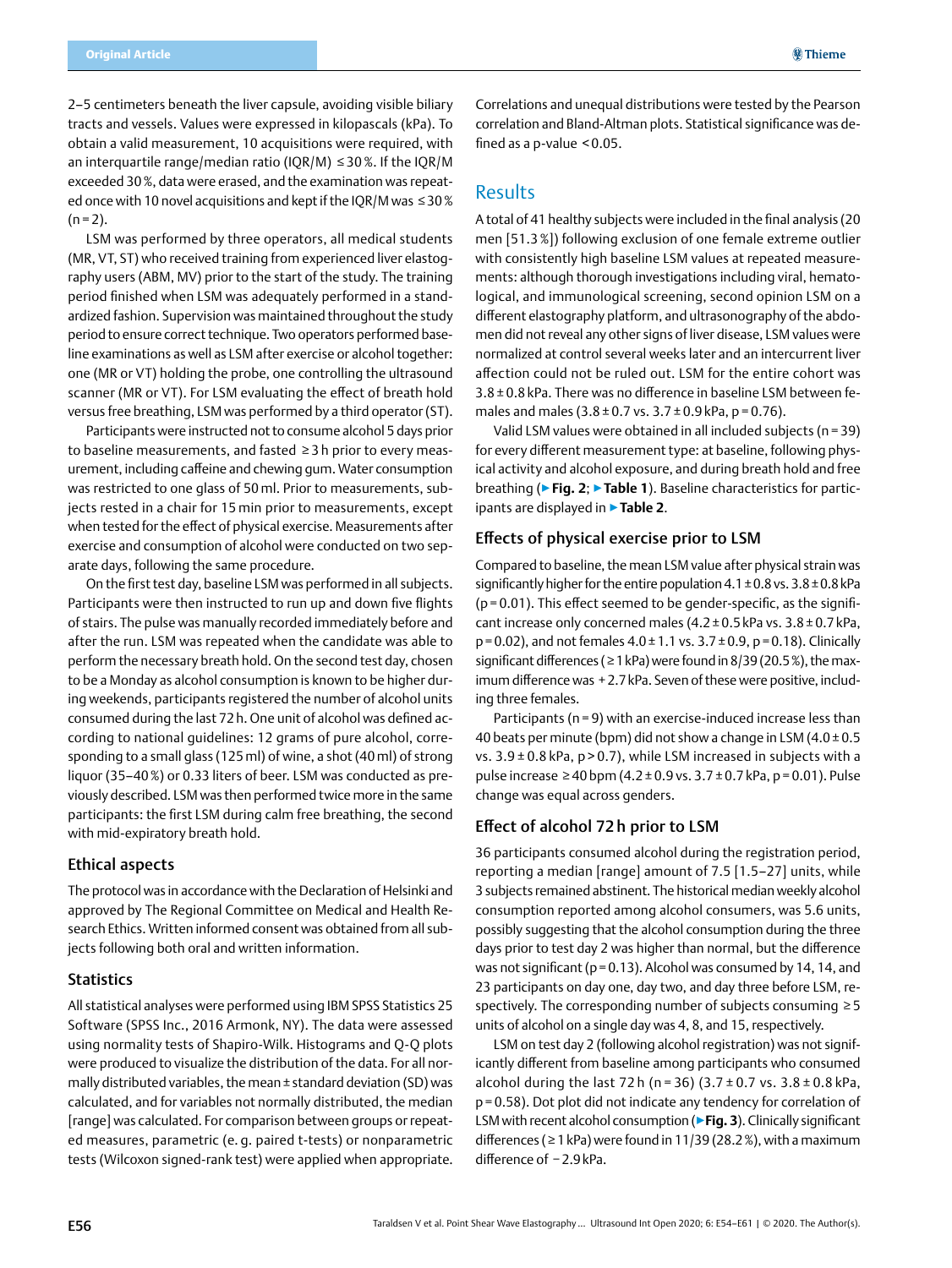

▶ Fig. 2 Liver stiffness measurements based on LSM measurement category. Baseline measurements and after physical exercise (day 1) and after registration of alcohol exposure and during different respiratory phases (day 2). Significant difference only between baseline LSM and LSM post-exer $cise (p=0.01)$ .

▶ Table 1 Liver stiffness measurements for the entire panel (n=41) and across genders, in all 5 stages: baseline LSM; LSM after exercise; LSM after alcohol consumption registration; LSM during breath hold; LSM during calm respiration.

|                                                                |                            | <b>Total</b><br>panel | <b>Males</b>  | <b>Females</b> |
|----------------------------------------------------------------|----------------------------|-----------------------|---------------|----------------|
| Liver stiffness<br>measurement<br>(LSM), kPa,<br>mean $\pm$ SD | Day 1: Baseline            | $3.8 \pm 0.8$         | $3.8 \pm 0.7$ | $3.7 \pm 0.9$  |
|                                                                | Day 1:<br>Post-exercise    | $4.1 \pm 0.8$         | $4.2 \pm 0.5$ | $4.0 \pm 1.1$  |
|                                                                | Day 2:<br>Post-alcohol     | $3.7 \pm 0.7$         | $3.8 \pm 0.7$ | $3.5 \pm 0.7$  |
|                                                                | Day 2: Breath<br>hold      | $4.0 \pm 0.8$         | $3.9 \pm 0.9$ | $4.1 \pm 0.7$  |
|                                                                | Day 2: Calm<br>respiration | $3.9 \pm 0.8$         | $3.9 \pm 0.8$ | $4.0 \pm 0.8$  |

Participants (n = 11) reporting potential harmful alcohol use, defined as ≥14 units/week for men and ≥9 units/week for women, had similar baseline LSM values compared to other participants  $(3.8 \pm 0.7 \text{ vs. } 3.7 \pm 0.8, \text{ p} = 0.82)$  and showed no alterations following alcohol consumption when compared to baseline  $(3.8 \pm 0.5 \text{ vs.})$  $3.8 \pm 0.7$  kPa, p = 0.91).

## LSM during calm respiration vs. breath hold

There was no difference in mean LSM for the total panel between measurements during breath hold and calm respiration  $(4.0 \pm 0.8)$ vs.  $3.9\pm0.8$  kPa, p = 0.34). There was a tendency toward higher LSM during breath hold in females, but this was not significant (4.1 $\pm$ 0.7 vs.  $4.0 \pm 0.8$ , p = 0.06). The correlation between LSM in the two breathing states in the individual subject was good (rho = 0.82, ▶**Table 2** Background characteristics of all 41 participants. Data presented as mean±SD unless otherwise specified.

|                                                                                                             | <b>Total panel</b>           | <b>Males</b>                  | <b>Females</b>                 |
|-------------------------------------------------------------------------------------------------------------|------------------------------|-------------------------------|--------------------------------|
| Age, years                                                                                                  | $25.7 \pm 3.1$               | $26.3 \pm 3.6$                | $25.1 \pm 2.4$                 |
| Body mass index (BMI),<br>kq/m <sup>2</sup>                                                                 | $23.8 \pm 3.0$               | $75.4 \pm 7.7$                | $22.1 \pm 2.9$                 |
| <b>Alcohol consumption last</b><br>month, units                                                             | $26.6 \pm 23.3$<br>$(0-120)$ | $73.7 \pm 18.8$<br>$(2 - 80)$ | $79.6 \pm 77.4$<br>$(0 - 120)$ |
| <b>Potentially harmful</b><br>monthly alcohol use, n (%)                                                    | 12 (30%)                     | 7(35%)                        | 4 (21%)                        |
| Alcohol consumption in the<br>last 72h prior to LSM day 2                                                   | $8.7 \pm 7.0$<br>$(0-27)$    | $10.1 \pm 7.0$<br>$(0-24)$    | $7.2 \pm 6.8$<br>$(0-27)$      |
| <b>Number of participants</b><br>(average number of units)<br>drinking alcohol <24h<br>prior to LSM day 2   | 14(4.3)                      | 7(3.6)                        | 7(4.9)                         |
| <b>Number of participants</b><br>(average number of units)<br>drinking alcohol 24-47h<br>prior to LSM day 2 | 14(5.8)                      | 7(8.4)                        | 7(3.3)                         |
| <b>Number of participants</b><br>(average number of units)<br>drinking alcohol 48-72h<br>prior to LSM day 2 | 23(8.6)                      | 12(9.8)                       | 11(7.3)                        |

p< 0.001), with only 1/39 (2.6%) differences being clinically significant (≥ 1.0 kPa), the maximum difference noted was 1.0 kPa.

Analyzing the effect of breathing pattern on LSM quality criteria, we found an increased IQR/M in men during calm respiration, as compared to measurements during breath hold (17.8 ± 5.3 % vs.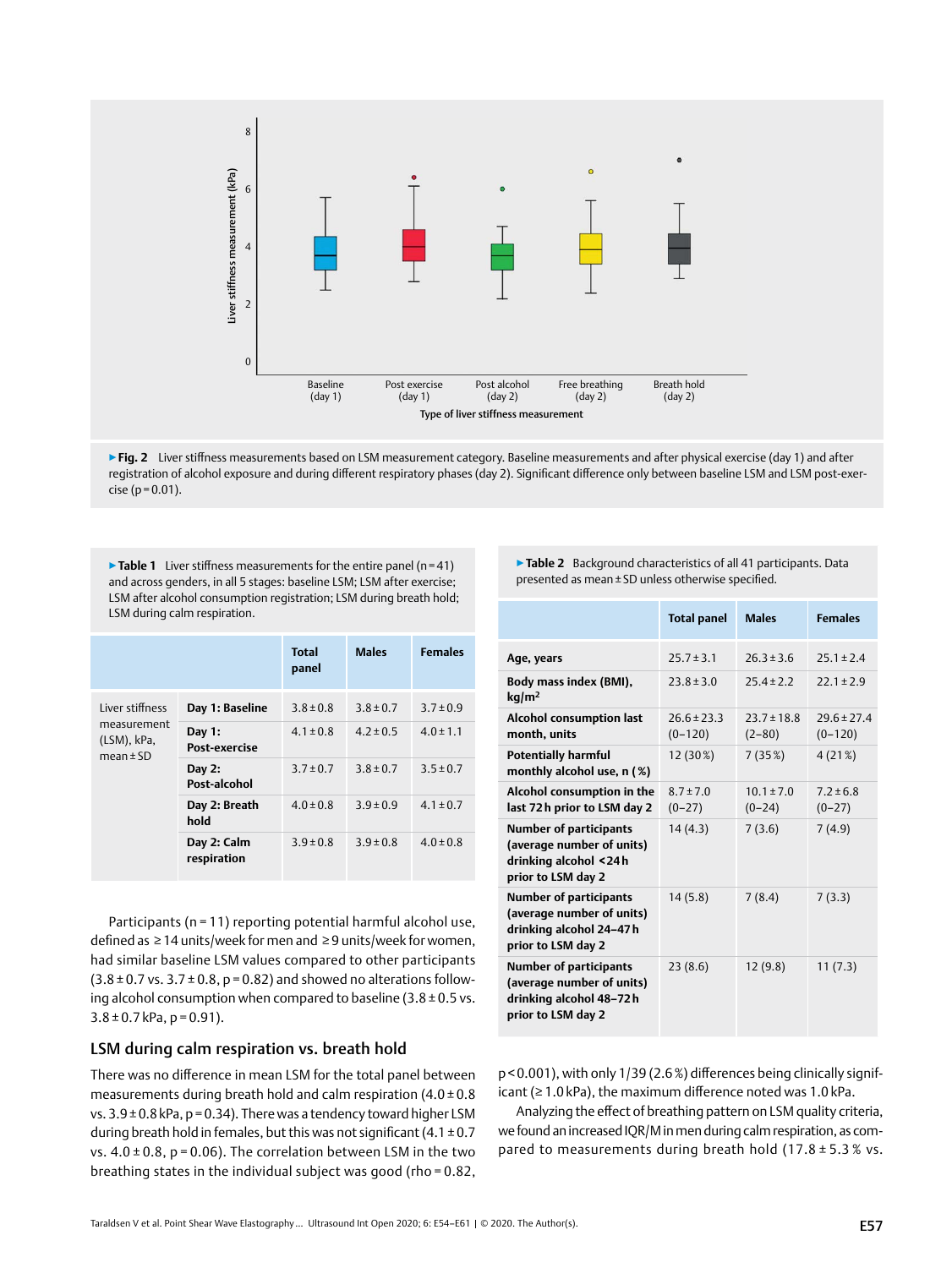





▶ Fig. 4 Scatter plot showing the correlation between baseline LSM and change in LSM on day 2 (after registration of alcohol consumption), demonstrating that individuals with a low baseline LSM often had an increase in LSM on day 2, while the opposite was true for individuals with a high baseline LSM.

13.7 $\pm$ 5.4%; p=0.03), whereas no such difference was demonstrated in females or in the total cohort ( $p = 0.68$  and 0.07, respectively).

## Baseline LSM and LSM change

Baseline LSM was the main determinant factor affecting change in LSM following exposure to exercise or various breathing patterns. When the baseline LSM was low, LSM often increased on subsequent measurements as illustrated in ▶**Fig. 4**, showing a strong correlation (rho 0.723, p < 0.001), and ▶**Fig. 5a-b**, suggesting regression towards the mean as an explanatory factor.

## **Discussion**

The introduction of liver elastography has improved the follow-up of patients with chronic liver disease, offering an easily accessible tool for real-time, noninvasive diagnosis and monitoring of liver fibrosis development. International guidelines, aiming to standardize examination procedures and quality criteria in an important effort to secure reliability and validity of results, are continuously being updated in response to the technological development in the field. However, for applicability as well as cost-effectiveness purposes, all recommendations with implications for practical appli-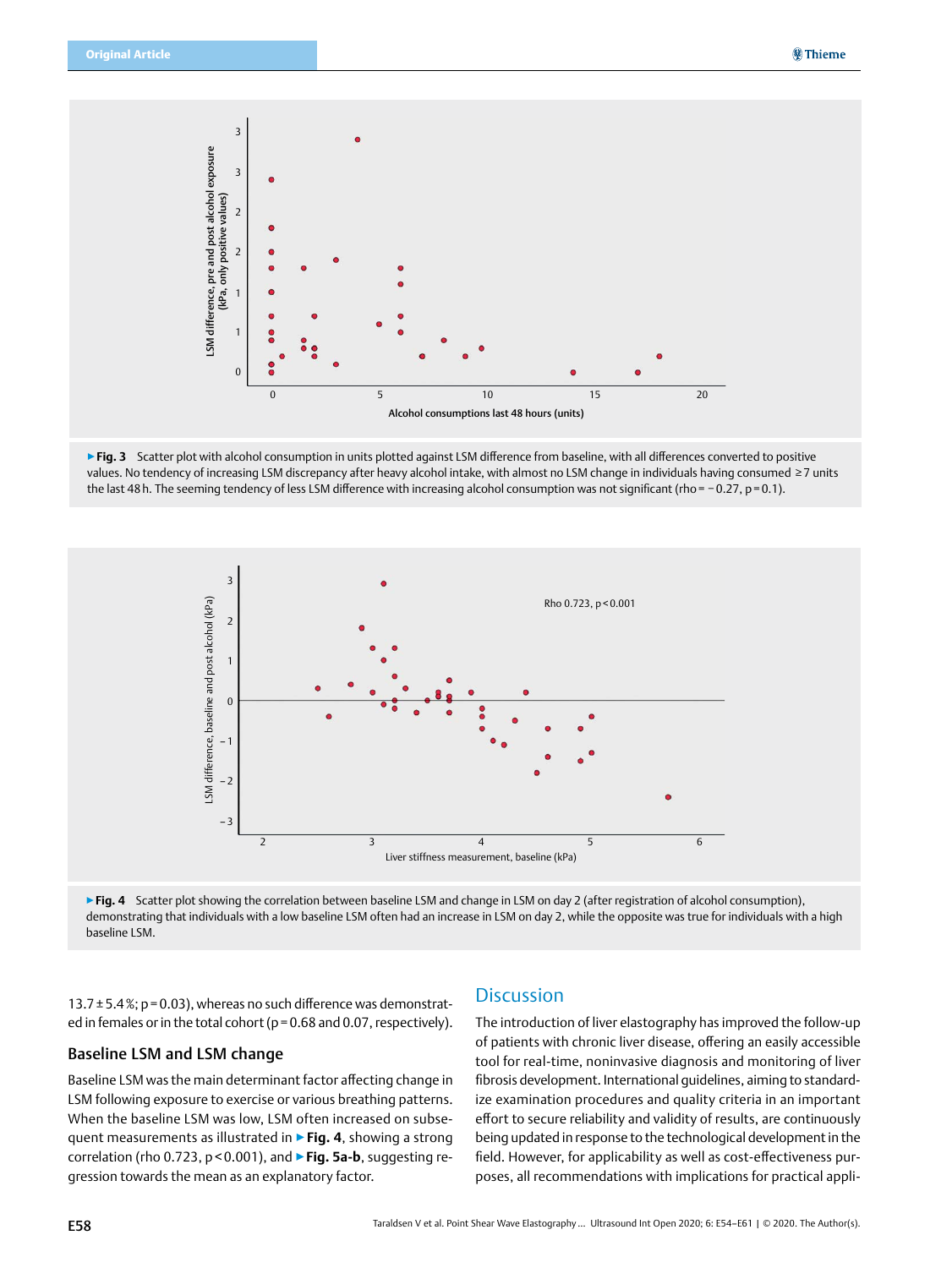



cation in clinical practice should be evidence-based, avoiding precautions complicating the procedure if not strictly necessary. Thus, it is important to thoroughly evaluate the clinically significant effect on LSM of the various procedure-related recommendations to identify the preparations truly required for performing valid liver elastography.

We found that LSM increased significantly following physical exercise, observing clinically significant differences (≥ 1 kPa) in 1 in 5 subjects.

Our study thus supports previous findings, strengthening the hypothesis that physical strain prior to LSM results in significantly higher LSM values and should be avoided prior to measurement. To our knowledge, only one other study has previously investigated the impact of exercise on LSM [8], but includes only 7 participants. The study found a significant LSM increase 0 and 5min after activity, while it returned close to baseline values after 10min.

Pulse increase during physical strain has been linked to increased blood flow through the liver [9], further suggesting that blood redistribution may increase LSM [8]. In line with this, we observed that the increase in exercise-induced LSM was restricted to subjects with a pulse increase >40bpm, whereas individuals with a low pulse increase ( ≤ 40 bpm) did *not* show signs of increasing LSM after activity, suggesting that only strenuous exercise inducing a high heart rate affects LSM values. Hence, 10min of rest prior to LSM may be superfluous in most subjects if strenuous exercise is avoided. The low number of individuals (n = 9) and short observation time following exercise preclude definitive conclusions, and further studies are warranted to strengthen recommendations regarding rest prior to LSM. Gender differences found in our study, i. e., significant LSM increase observed in males and not in females, also warrant further study to allow conclusions.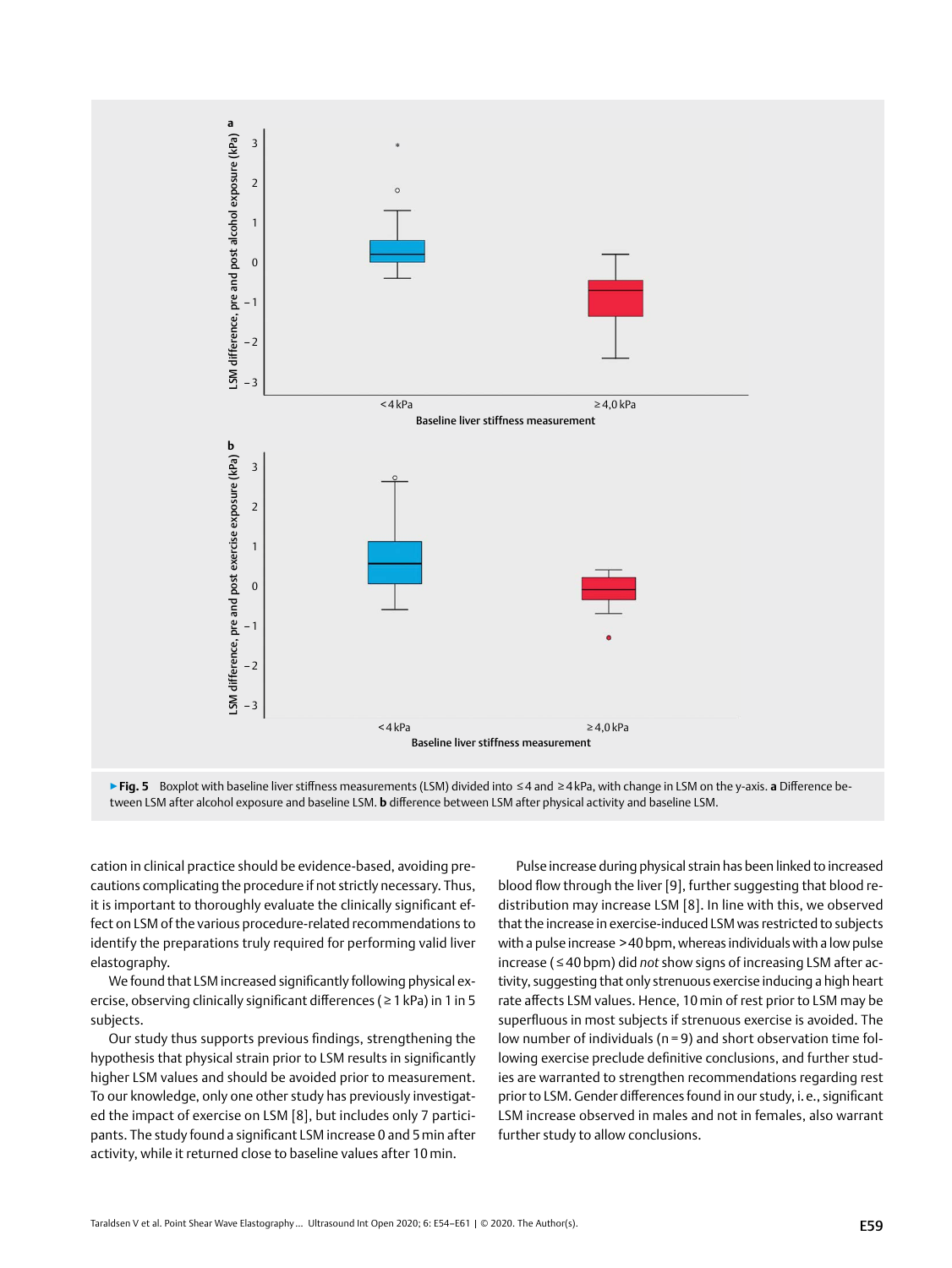**@Thieme** 

To the best of our knowledge, this is the first prospective study examining the effects of recent alcohol consumption on LSM in healthy individuals. We found no significant effect on LSM following alcohol consumption 24–72 h prior to measurements, even in individuals with high recent consumption. Whether alcohol intake affects LSM in patients with chronic liver disease remains unknown and further investigations are needed.

Data on liver elastography and alcohol are limited and mostly retrospective [6, 10–14]. There is insufficient evidence to evaluate the role of pSWE in alcoholic liver disease, as there are only three small studies on the use of pSWE for assessing alcoholic liver fibrosis, with inconsistent cut-off values for distinguishing absent or mild fibrosis from significant or severe fibrosis and cirrhosis [2, 12, 13].

The lack of a generally accepted definition of potentially harmful weekly alcohol use is challenging in research regarding the effects of alcohol on the liver. Participants in our study meeting the criteria for potential harmful alcohol intake, applying Swedish guidelines citing a limit of 14 units per week for men and 9 units per week for women [15], did not show a higher baseline LSM or increasing LSM with recent alcohol exposure. Our findings may indicate that recent alcohol intake in healthy individuals does not affect LSM. However, since there were few subjects binge drinking the day prior to LSM ( $n = 4$ ), we cannot exclude that a very high alcohol intake the night before LSM could cause transient liver inflammation with a corresponding LSM increase, or affect LSM through the induction of body water imbalance or dehydration. Our findings do not automatically transfer to chronic liver patients, and investigations in chronic liver patients are warranted.

In our study, we found no significant impact of breath hold on LSM values. Only a few studies have previously assessed the effect of respiration on LSM, and results are inconsistent regarding direct impact. Furthermore, studies have been inconsistent concerning methodology, systems used, and study population demography, precluding definitive conclusions regarding any impact of normal respiration [7, 16–19]. Some studies suggest that for certain elastography methods, deep inspiration and factors that decrease hepatic venous return (e. g. heart congestion, Valsalva maneuver), falsely increase LSM values, thereby overestimating cirrhotic changes [5, 20]. It has been reported that different disease entities like hepatitis, alcoholic liver disease, and cirrhosis may respond differently regarding LSM changes when exposed to respiratory motion [17, 20].

Some studies question whether displacement of the liver may yield increased or inaccurate LSM values, or if the fast speed of the shear waves can somehow compensate for the motion effect [2, 16, 17, 21].

In a study investigating 123 adults with chronic liver disease using TE, free-breathing values in the expiration phase were higher compared to the inspiration phase, suggesting that liver decompression during free breathing may have a false-positive effect on LSM. However, free breathing was not compared to breath hold [17]. In contrast, two studies investigating 2D-SWE during calm free expiratory breathing versus breath hold in children, found no significant difference concerning respiratory motion and LSM changes [16,22]. This corresponds well with our results using pSWE in healthy adults.

Breath hold is challenging for some patients and is not always applicable in clinical practice [2]. Previous studies adopting a free breathing pattern during examination [7,23] have shown the free breathing approach to be beneficial regarding both applicability and time effectiveness. This resonates with our experience that measurements taken in free respiration are more time efficient and less demanding for the subjects, especially regarding apneal recovery.

We also describe an example of regression towards the mean, a statistical phenomenon arising when a random variable is extreme on the first observation but closer to the mean on the second observation (▶**Fig. 4, 5 a**-**b**) [24]. LSM acquisitions will often have a wide dispersion and vary even in controlled circumstances. In the case of a cohort of subject with a true LSM of 5.0 kPa, with LSM values varying between 4.5 and 5.5 kPa, subjects with a first LSM of 4.5kPa are likely to have a higher second LSM, while the opposite is true for those with a first LSM of 5.5kPa. This must be taken into account when performing similar studies.

#### Limitations

The study design enabled the subjects to function as their own controls, allowing us to accept a smaller sample size, although a larger sample size might have been optimal for subanalyses per gender.

We considered the chance of unknown hepatic disease to be very low, as the study population consisted largely of young, nonobese, healthy students, with no history of serious illness and from an area (Norway) with a very low prevalence of viral hepatitis in the general population. Thus, the lack of relevant blood tests is a relatively minor limitation. Furthermore, all included participants showed LSM results within the normal range.

Alcohol intake was not standardized (for ethical reasons) and there is also a possibility of recollection bias regarding the subjects' recollection of the number of alcohol units consumed during the period of 72h prior to LSM. Furthermore, fluid balance is a possible confounder after alcohol consumption, and measuring blood pressure and weight both before and after alcohol exposure would strengthen the study. This is, however, less likely given our negative findings.

The effect of breath hold was studied on day 2, after alcohol exposure. Although we made no observations pointing to difficulties during the study on day 2, we cannot know for certain that this did not have an impact.

Our study population included only healthy young adults and cannot be directly extrapolated to chronic liver patients. The normal range is wide in our material as well as in the published literature, and it is likely that day-to-day and intra-individual variations of LSM affected our measurements.

## Conclusion

We found that physical exercise led to increased LSM. However, this was restricted to individuals with a considerable heart rate increase following exercise, suggesting that current general recommendations for rest might be modified to advise patients to avoid strenuous exercise prior to liver elastography. Furthermore, our findings suggest that point shear wave elastography may be performed during calm respiration without inducing clinically significant affection of LSM in healthy adult livers. Further studies in chronic liver pa